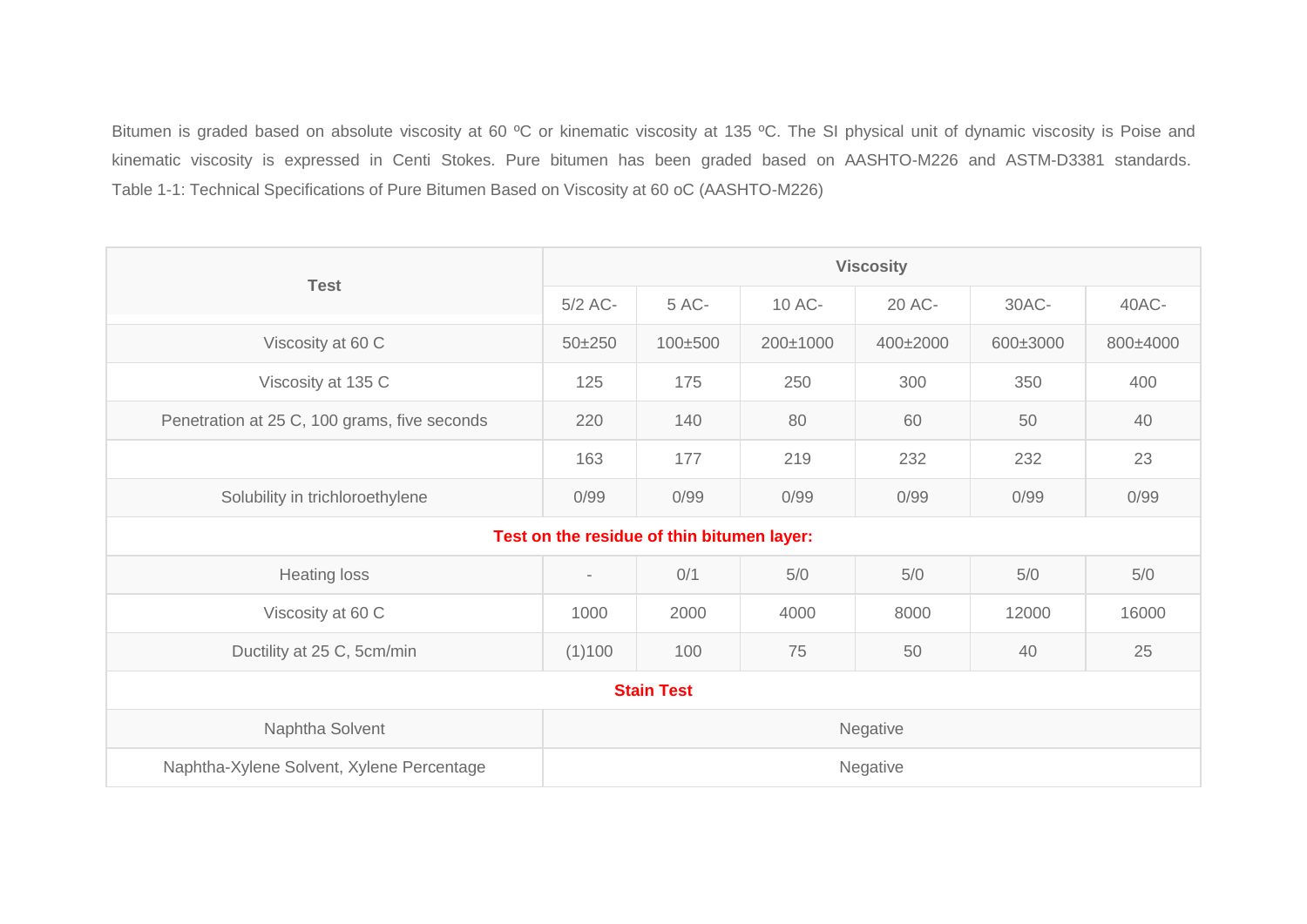| <b>Test</b>                                           | <b>Viscosity</b>         |          |               |           |            |  |  |
|-------------------------------------------------------|--------------------------|----------|---------------|-----------|------------|--|--|
|                                                       | 10AR-                    | $20AR -$ | 40AR-         | 80AR-     | 160AR-     |  |  |
| Viscosity at 60 C                                     | 250±1000                 | 500±2000 | $1000\pm4000$ | 2000±8000 | 4000±16000 |  |  |
| Viscosity at 135 C                                    | 140                      | 200      | 275           | 400       | 550        |  |  |
| Penetration at 25 C, 100 grams, five seconds          | 65                       | 40       | 25            | 20        | 20         |  |  |
| Penetration at 25 C, 100 grams, five seconds. minimum | $\overline{\phantom{a}}$ | 40       | 45            | 50        | 52         |  |  |
| Ductility at 25 C, 5cm/min                            | (2)100                   | (2)100   | 75            | 75        | 75         |  |  |
| <b>Test on Primary Bitumen</b>                        |                          |          |               |           |            |  |  |
| Flash point, Cleveland open cup                       | 205                      | 219      | 227           | 232       | 238        |  |  |
| Solubility in trichloroethylene                       | 0/99                     | 0/99     | 0/99          | 0/99      | 0/99       |  |  |

## Table 1-3: Technical Specifications of Pure Bitumen Based on Viscosity at 60 oC (AASHTO-M226)

Table 1-4: Technical Specifications of Pure Bitumen Based on Viscosity at 60 oC (AASHTO-M226)

| <b>Test</b> | <b>Viscosity</b> |      |       |       |       |  |
|-------------|------------------|------|-------|-------|-------|--|
|             | $5/2AC-$         | 5AC- | 10AC- | 20AC- | 40AC- |  |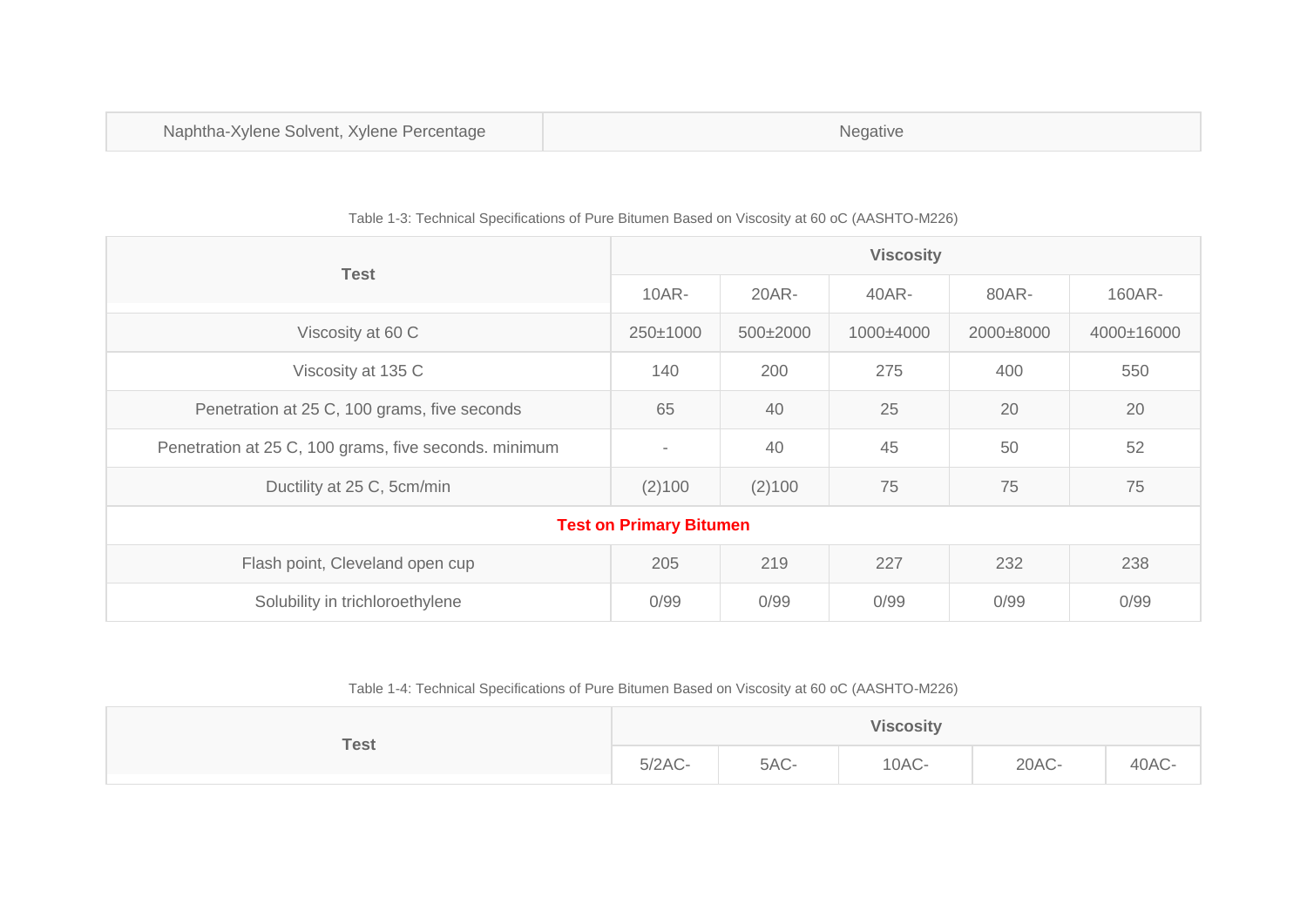| Viscosity at 60 C                            | 250±50                  | $500 \pm 100$ | 1000±200 | 2000±800 |       |
|----------------------------------------------|-------------------------|---------------|----------|----------|-------|
| Viscosity at 135 C                           | 80                      | 110           | 150      | 210      | 300   |
| Penetration at 25 C, 100 grams, five seconds | 200                     | 120           | 70       | 40       | 20    |
| &nads                                        | 163                     | 177           | 219      | 232      | 232   |
| Solubility in trichloroethylene              | 0/99                    | 0/99          | 0/99     | 0/99     | 0/99  |
|                                              | <b>Test on Residue:</b> |               |          |          |       |
| Viscosity at 60 C                            | 1250                    | 2500          | 5000     | 10000    | 20000 |
| Ductility at 25 C, 5cm/min                   | (1)100                  | 100           | 50       | 20       | 10    |

Table 1-5: Technical Specifications of Pure Bitumen Based on Viscosity at 60 oC (AASHTO-M226)

| <b>Test</b>                                  | <b>Viscosity</b> |             |          |          |          |          |
|----------------------------------------------|------------------|-------------|----------|----------|----------|----------|
|                                              | $5/2AC$ -        | 5AC-        | $10AC -$ | $20AC-$  | 30AC-    | 40AC-    |
| Viscosity at 60 C                            | $250 + 50$       | $500\pm100$ | 1000±200 | 2000±400 | 3000±600 | 4000±800 |
| Viscosity at 135 C                           | 125              | 175         | 250      | 300      | 350      | 400      |
| Penetration at 25 C, 100 grams, five seconds | 220              | 140         | 80       | 60       | 50       | 40       |
| Flash point, Cleveland open cup              | 163              | 177         | 219      | 232      | 232      | 232      |
| Solubility in trichloroethylene              | 0/99             | 0/99        | 0/99     | 0/99     | 0/99     | 0/99     |